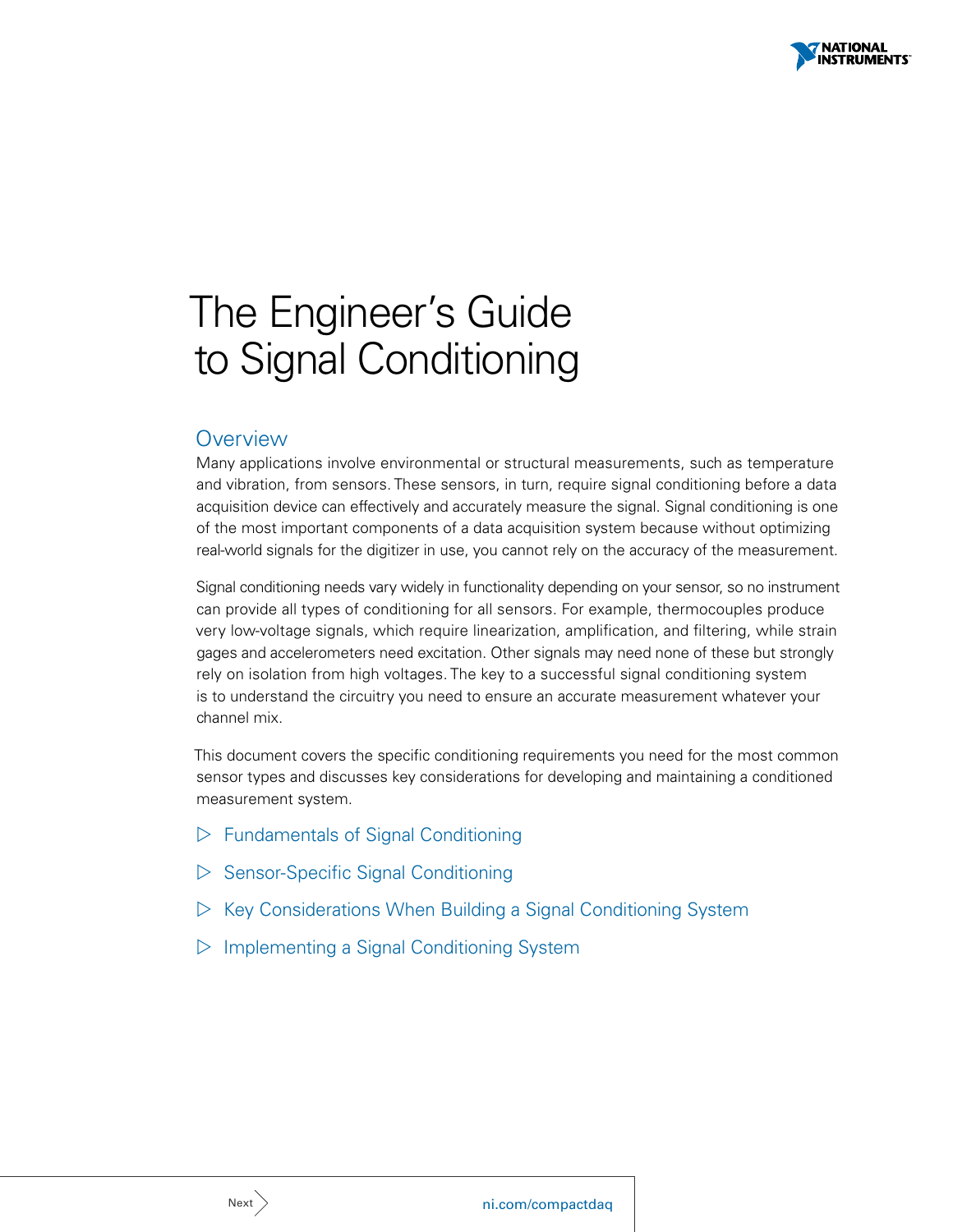# <span id="page-1-1"></span><span id="page-1-0"></span>Fundamentals of Signal Conditioning

Most signals require some form of preparation before they can be digitized. Thermocouple signals are very small voltage levels that must be amplified before they can be digitized. Other sensors, such as resistance temperature detectors (RTDs), thermistors, strain gages, and accelerometers, require excitation to operate. All of these preparation technologies are forms of signal conditioning.

The following list offers common signal conditioning types, their functionalities, and examples of when you need them to help you assess your signal conditioning options.

# Amplification

Amplifiers increase voltage level to better match the analog-to-digital converter (ADC) range, thus increasing the measurement resolution and sensitivity. In addition, locating external signal conditioners closer to the signal source, or transducer, improves the measurement signal-to-noise ratio by magnifying the voltage level before it is affected by environmental noise. Typical sensors that require amplification are thermocouples and strain gages.

# **Attenuation**

Attenuation, the opposite of amplification, is necessary when voltages to be digitized are beyond the ADC range. This form of signal conditioning decreases the input signal amplitude so that the conditioned signal is within the ADC range. Attenuation is typically necessary when measuring voltages that are more than 10 V.

# Filtering

Filters reject unwanted noise within a certain frequency range. Often, lowpass filters are used to block out noise in electrical measurements, such as 50/60 Hz power. Another common use for filtering is to prevent aliasing from high-frequency signals. This can be done by using an anti-aliasing filter to attenuate signals above the Nyquist frequency. Anti-alias filters are a form of lowpass filter characterized by a flat passband and fast roll-off. Because accelerometer and microphone measurements are commonly analyzed in the frequency domain, anti-aliasing filters are ideal for sound and vibration applications.

# Isolation

 $V_{CH}$  +  $R_{1}$  $R_{2}$  $B_{4}$  $\mathsf{R}_3$  $V_{EX}$  + –

Figure 1*. Excitation Supplied to a Wheatstone Bridge*

Voltage signals well outside the range of the digitizer can damage the measurement system and harm the operator. For that reason, isolation is usually required in conjunction with attenuation to protect the system and the user from dangerous voltages or voltage spikes. Isolation may also be needed when the sensor is on a different ground plane from the measurement sensor, such as a thermocouple mounted on an engine.

# **Excitation**

Excitation is required for many types of transducers. For example, strain gages, accelerometers, thermistors, and RTDs require external voltage or current excitation. RTD and thermistor measurements are made with a current source that converts the variation in resistance to a measureable voltage. Accelerometers often have an integrated amplifier, which requires current

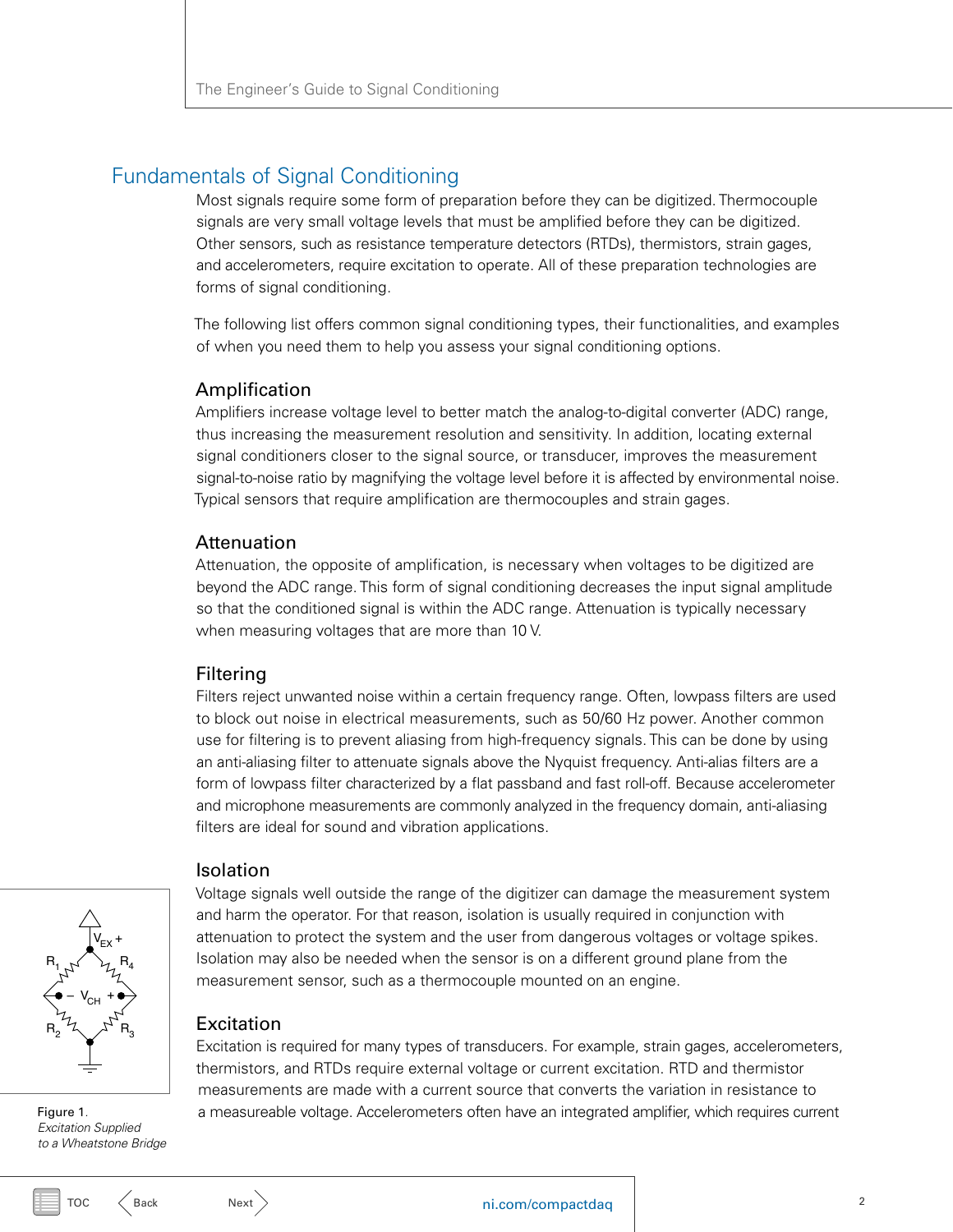<span id="page-2-0"></span>excitation provided by the measurement device. Strain gages, which are very-low-resistance devices, are typically used in a Wheatstone bridge configuration with a voltage excitation source.

# Linearization

Linearization is necessary when sensors produce voltage signals that are not linearly related to the physical measurement. Linearization, the process of interpreting the signal from the sensor, can be implemented either with signal conditioning or through software. A thermocouple is the classic example of a sensor that requires linearization.

# Cold-Junction Compensation

Cold-junction compensation (CJC) is required for accurate thermocouple measurements. Thermocouples measure temperature as the difference in voltage between two dissimilar metals. Based on this concept, another voltage is generated at the connection between the thermocouple and terminal of a data acquisition device. CJC improves measurement accuracy by providing the temperature at this junction and applying the appropriate correction.



Figure 2*. Connection of a Half-Bridge Strain Gage Circuit*

# Bridge Completion

Bridge completion is needed for quarter- and half-bridge sensors to form a four-resistor Wheatstone bridge. Strain gage signal conditioners typically provide half-bridge completion networks consisting of high-precision resistors. The completion resistors offer a fixed reference for detecting small voltage changes across the active sensor(s).

# Sampling Method

Typically, the digitizer is the most expensive part of a data acquisition system. Multiplexing can sequentially route a number of signals into a single digitizer, thus achieving a cost-effective way to greatly expand the signal count of a system. When it is critical to measure two or more signals at the same instant in time, such as in-structure characterization, simultaneous sampling is recommended.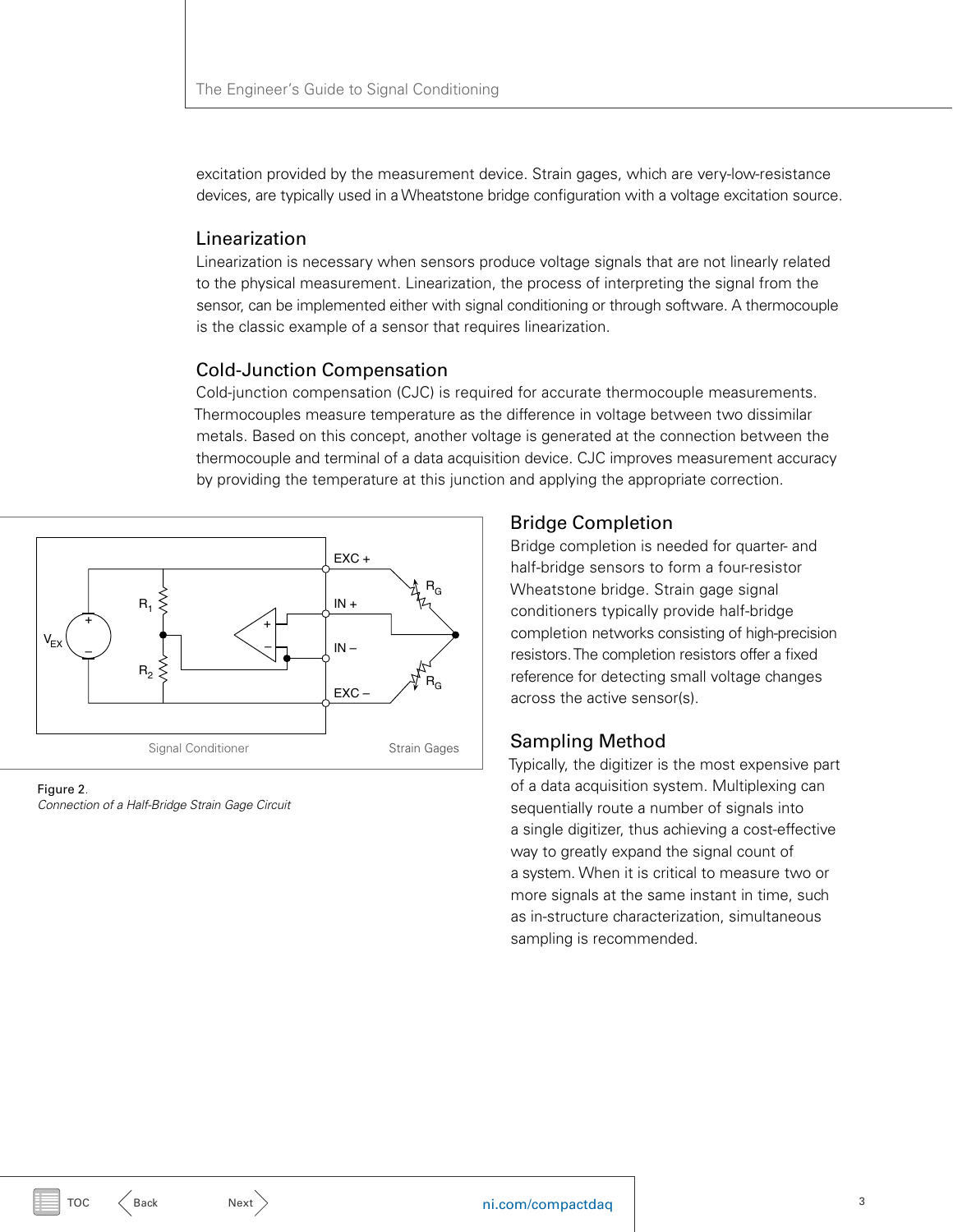# <span id="page-3-1"></span><span id="page-3-0"></span>Sensor-Specific Signal Conditioning

To achieve the best measurements, understanding the signal conditioning needs for each measurement type is paramount. Based on the sensors you require to perform an application, certain types of signal conditioning you need to consider certain types of signal conditioning to ensure the best measurements possible. Table 1 provides a summary of signal conditioning types for the different sensors and measurements.

|                        | Amplification | Attenuation              | Isolation | Filtering | Excitation | Linearization | CJC | Bridge<br>Completion |
|------------------------|---------------|--------------------------|-----------|-----------|------------|---------------|-----|----------------------|
| Thermocouple           |               | $\qquad \qquad$          |           |           |            |               |     |                      |
| Thermistor             |               | $\overline{\phantom{0}}$ |           |           |            |               |     |                      |
| <b>RTD</b>             |               | $\overline{\phantom{a}}$ |           |           |            |               |     |                      |
| Strain Gage            |               | $\overline{\phantom{a}}$ |           |           |            |               |     |                      |
| Load, Pressure, Torque |               | $\overline{\phantom{a}}$ |           |           |            |               |     |                      |
| Accelerometer          |               |                          |           |           | J          |               |     |                      |
| Microphone             |               |                          |           |           | u          |               |     |                      |
| LVDT/RVDT              |               |                          |           |           | J          |               |     |                      |
| High Voltage           |               | ℐ                        |           |           |            |               |     |                      |

#### Table 1*.*

*Unique Requirements for Sensor-Based Measurements* 

# Temperature Sensors

The most common sensors used to measure temperature are thermocouples, RTDs, and thermistors. These sensors typically emit a low-output voltage measured in the millivolt range. The output of these sensors is too small for measurement devices with a large input range to measure accurately. For example, a typical signal range for a thermocouple is  $\pm$  80 mV. If you have a 16-bit digitizer with a range of  $\pm 10$  V, you can use only 0.8 percent of the range of the



Figure 3*. Autozero compensates for offset error in the measurement device.*

ADC. To solve this problem, use amplification to increase the size of your output signal to match the range of the ADC.

As discussed previously, thermistors, RTDs, and thermocouples often output signals very close to 0 V; therefore, offset errors from the measurement device can be a large factor in overall accuracy. Offset error is the deviation in measured temperature relative to the reference temperature. Many devices support a built-in autozero function that automatically measures the internal offset before you acquire temperature data and compensates for offset error in the measurement device. If the measurement device does not support autozero, ensure that the device is regularly calibrated and use the specification document to identify how offset error affects the overall accuracy.

Since temperature measurements are usually sampled at a slow rate, these measurements are susceptible to highfrequency noise. Lowpass filters are commonly used to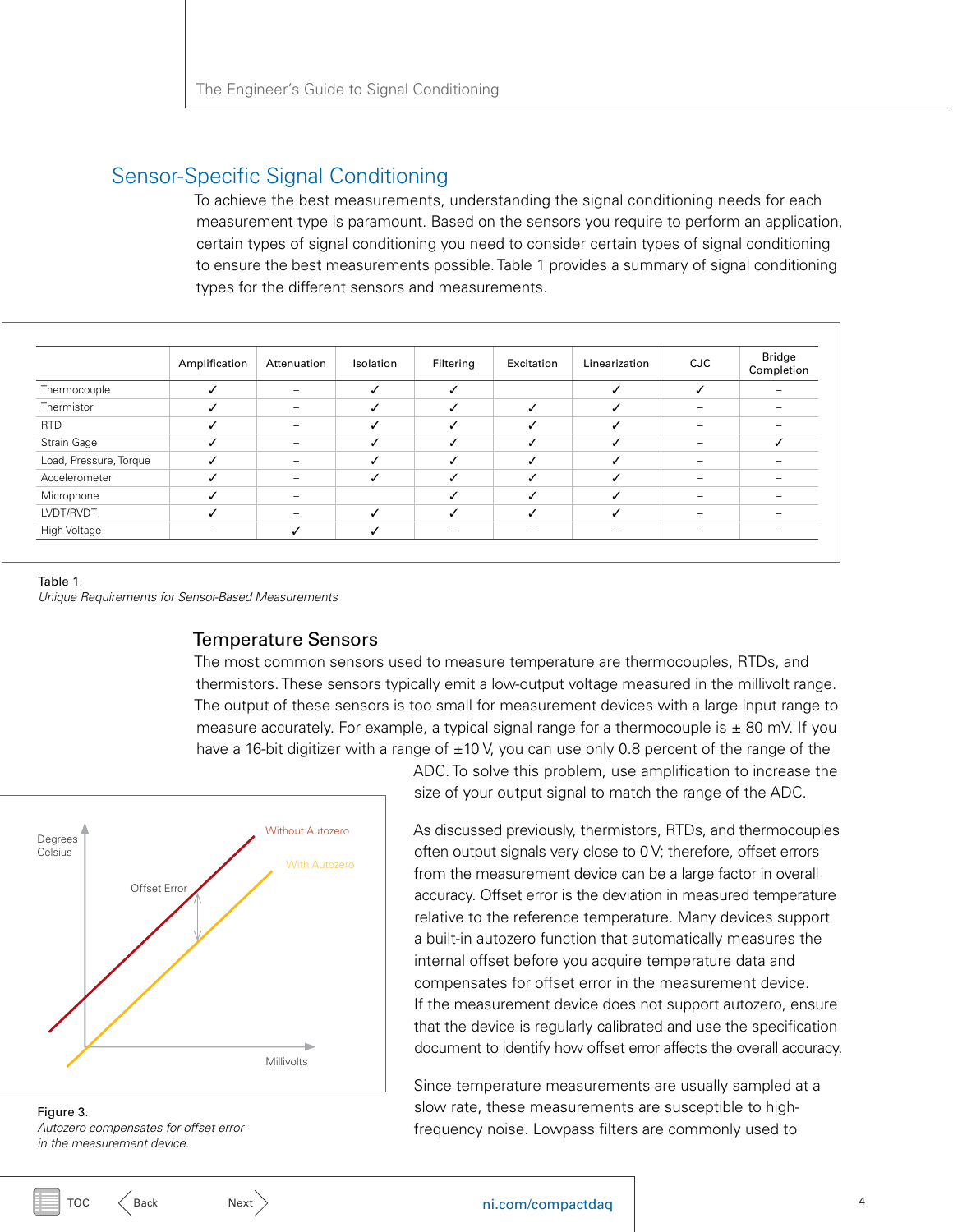<span id="page-4-0"></span>eliminate high-frequency noise and 50 Hz and 60 Hz power line noise, which is prevalent in most laboratory or industrial environments.

#### **Thermocouple**

Thermocouples have specific signal conditioning requirements. Because cold junctions are formed by the connection of the thermocouple to wires or terminals of the data acquisition device, they generate voltages that add to your net measurement. For example, in the system shown in Figure 4, instead of measuring AB, which is desired, the actual measurement is AB+AC+BC. The additional voltages generated by the extra junctions are cold-junction error. To eliminate this error, the known temperatures of AC and BC are subtracted from the total measurement to obtain the true temperature. This adjustment is known as cold junction compensation (CJC). Most thermocouple measurement devices include built-in CJC and automatic scaling in software. If the data acquisition device does not have built-in CJC, the temperature must be measured externally to account for this difference in software.



Figure 4*. Cold-junction error adds more voltage to the thermocouple measurement.* Although a CJC helps account for errors induced from cold junctions, the CJC itself and how it is implemented can cause errors as well. The overall CJC error includes the error from the CJC sensor, the error from the device measuring the CJC sensor, and the gradient between the cold junction and the CJC sensor. The temperature gradient between the cold junction and the

CJC sensor is the largest factor. Placing the CJCs as close as possible to the thermocouple terminals helps reduce this type of CJC error. To reduce errors from the CJC sensor, use an accurate temperature sensor such as an RTD, a thermistor, or an IC temperature sensor designed for the temperature range the cold junctions will be subjected to. To reduce errors from the measurement device, invest in a device that offers the accuracy specifications you need for the application, calibrate the device as required, and use the device only within the conditions specified by the manufacturer.



Another source of noise that can affect thermocouples is directly mounting or soldering them to conductive materials or submersing them in water. When a thermocouple is connected to a conductive material, it is susceptible to common-mode noise and ground loops. Isolation helps prevent ground loops and can significantly improve the rejection of common mode noise. Conductive materials with large common-mode voltages require isolation to effectively measure large commonmode voltages.

Figure 5*. Thermocouple Measurement System*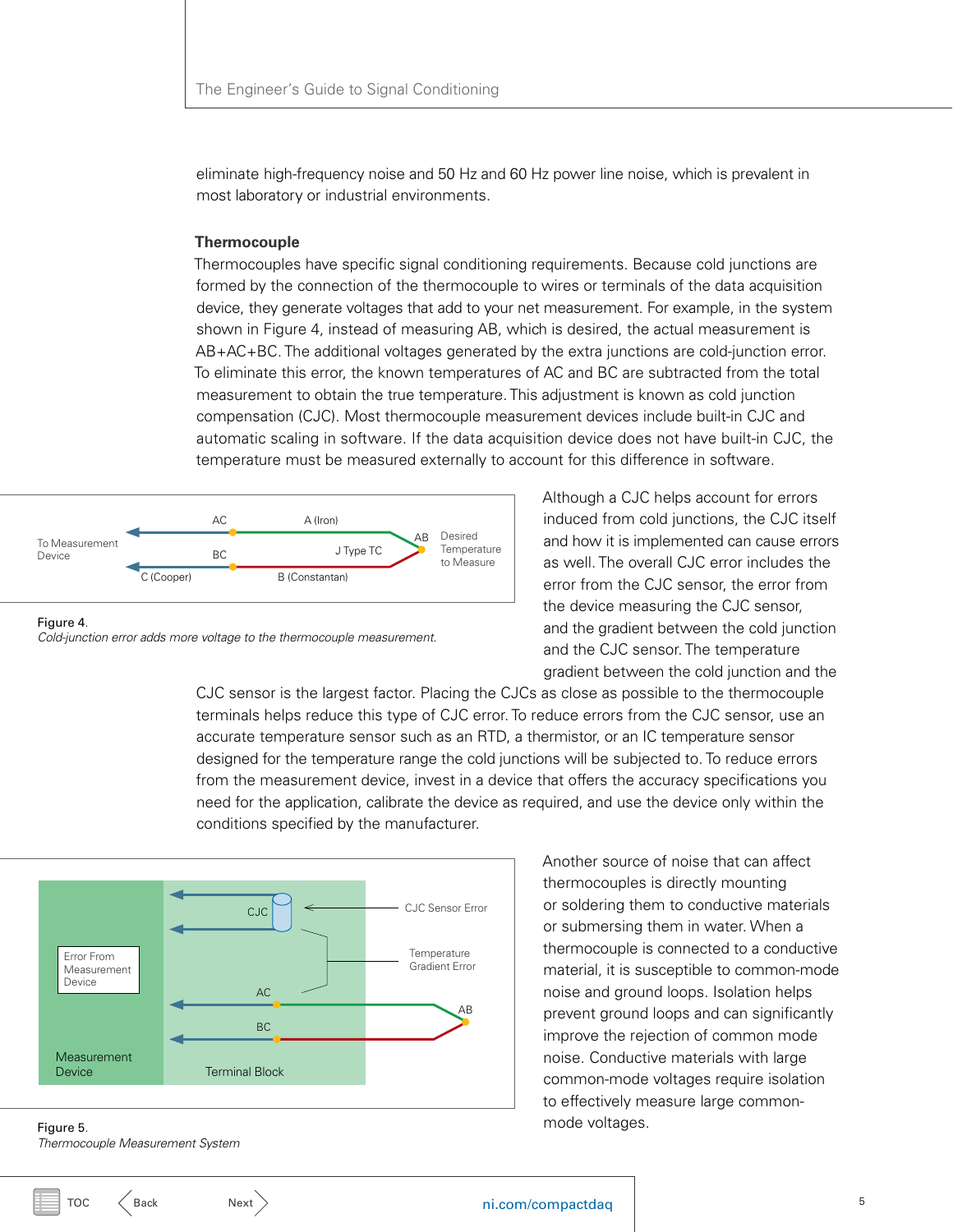#### <span id="page-5-0"></span>**Thermistors and RTDs**

Thermistors and RTDs are active temperature sensors that require voltage or current excitation. It is important to note that sending a large excitation current results in self-heating, which affects the accuracy of your measurement. If you cannot dissipate this extra heat, consider lowering the excitation current. When using RTDs or thermistors, be sure to implement amplification and lowpass filters as discussed earlier to help eliminate the effect of noise.

#### **Strain Gage**

Strain gage measurement involves sensing extremely small changes in resistance. The proper selection and use of the bridge and signal conditioning are required for reliable measurements. The three main types of strain gages are quarter, half, and full bridge. The name refers to how many legs of the Wheatstone bridge are made up of actively sensing strain gages. Therefore, you need bridge-completion circuitry for quarter- and half-bridge strain gages. Typically signal conditioning circuitry strain gages are designed for half-bridge completion networks. If you



Figure 6*. Remote sense measures the actual excitation level delivered to the sensor.*

are using a quarter-bridge sensor, you need a third resistor commonly referred to as the quarter-bridge completion resistor. Similar to temperature sensors, most strain gages require amplification because they have relatively low output levels (less than 100 mV) which makes them vulnerable to noise. Using lowpass filters can help remove noise from unwanted high-frequency components.

Strain gages require voltage excitation levels between 2.5 V and 10 V. The change in output voltage for a given level of strain increases in direct proportion to the excitation voltage. Although a higher voltage excitation generates a proportionately higher output voltage and thus improves signal-to-noise ratio, the higher voltage can also cause errors because of self-heating. Self-heating changes a strain gage's resistivity and sensitivity, affects the adhesive's ability to transfer strain, and introduces temperature effects between lead wires and the foil gage. This has a large impact on measurements when the structure does not provide good heat dissipation, such as plastic. You can reduce self-

heating by either selecting a strain gage with a larger surface area for better heat dissipation or reducing the excitation level.

If the strain gage circuit is far from the signal conditioning circuitry and excitation source, the resistance of long lead wires and small gage wires can result in a lower excitation voltage delivered to the bridge. Compensate for this error by using remote sense. Remote sense measures the amount of excitation actually delivered to the sensor and regulates the excitation supply through negative feedback to compensate for lead losses and deliver the needed voltage at the bridge.

When a strain gage is installed and connected to a Wheatstone bridge, it is unlikely that zero volts are read when no strain is applied. Strain gage imperfections, lead wire resistance, and prestrained installation condition generate some nonzero initial voltage offset. In this case perform offset nulling or null calibration in hardware or software to compensate for the inherent bridge imbalance. In software, take an initial measurement before applying strain and use this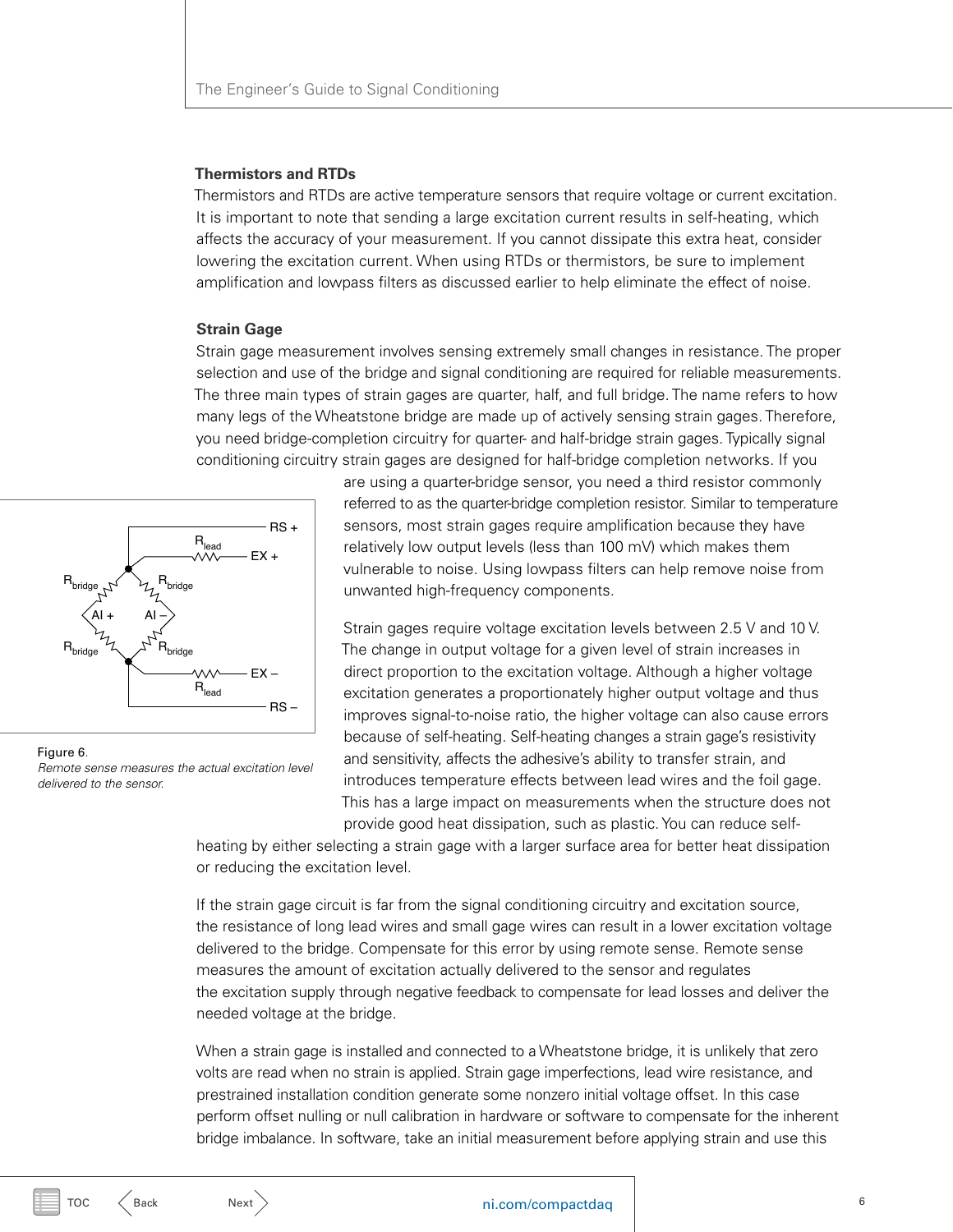<span id="page-6-0"></span>



initial voltage in the strain calculations to calculate strain offset. Simple and fast, this method requires no manual adjustments. The disadvantage of software compensation with traditional measurements is a loss in effective measurement range due to large offsets. Another method uses hardware to balance the bridge. Measure the initial strain and then fine-tune a potentiometer as a leg of the Wheatstone bridge to physically adjust the output of the bridge to zero. By varying the resistance of the potentiometer, you can control the level of the bridge output and set the initial output to 0 V.

#### **Load, Pressure, and Torque**

The most common tool for measuring load, pressure, and torque is a full-bridge strain-gage-based sensor. In a full-bridge setup, all four of the Wheatstone bridge legs are actually strain gages; therefore, you do not

need additional resistors or bridge-completion circuitry. Load, pressure, and torque sensors can output low or high voltages, depending on the excitation requirements of the sensor. Typically powered by a measurement device, low-excitation-level sensors output millivoltand volt-range signals, but high-excitation-level sensors require higher external power sources to operate and output  $\pm 5$  V,  $\pm 10$  V, or 4–20 mA. Since this is a full-bridge strain measurement, the signal conditioning discussed previously for strain measurements such as remote sensing and shunt calibration also applies.

#### **Accelerometers and Microphones**

Sound and vibration measurements are closely related. Accelerometers and microphones both measure oscillations but in different media; therefore, the theory of sound and vibration measurements and their necessary signal conditioning techniques are similar. The type of signal conditioning implemented for accelerometers and microphones depends on whether they have built-in amplifiers. Because the charge produced by an accelerometer is very small, the electrical signal produced by the sensor is susceptible to noise, and you must use sensitive electronics to amplify and condition the signal.



Integrated Electronic Piezoelectric (IEPE) sensors integrate the charge amplifier or voltage amplifier close to the sensor to ensure better noise immunity and more convenient packaging. This signal conditioning provides a constant current source to power the circuitry inside the sensors. Since piezoelectric accelerometers are highimpedance sources, you must design a charge-sensitive amplifier with low noise, high input impedance, and low output

#### Figure 8*.*

*AC coupling filters out the DC component from a signal to increase measurement resolution.*

# [TOC](#page-0-0)  $\left\langle \begin{array}{ccc}{{\sf Back}} & &{{\sf Next}}\end{array}\right\rangle$  $\left\langle \begin{array}{ccc}{{\sf Back}} & &{{\sf Next}}\end{array}\right\rangle$  $\left\langle \begin{array}{ccc}{{\sf Back}} & &{{\sf Next}}\end{array}\right\rangle$  $\left\langle \begin{array}{ccc}{{\sf Back}} & &{{\sf Next}}\end{array}\right\rangle$  $\left\langle \begin{array}{ccc}{{\sf Back}} & &{{\sf Next}}\end{array}\right\rangle$  and the nitron  ${\sf nicom}/{{\sf compact}{{\sf dag}}}$  and  ${\sf nicom}/{{\sf connected}{{\sf dgl}}}$  and  ${\sf nicom}/{{\sf connected}{{\sf dgl}}}$  and  ${\sf nicom}/{{\sf connected}{{\sf dgl}}}$  and  ${\sf nicom}/{{\sf connected}{{\sf dgl}}}$  and  ${\sf nicom}/{{\sf connected}{{\sf dgl}}}$  and  ${\sf nicom}/{{\sf connected}{{\sf dgl}}}$  and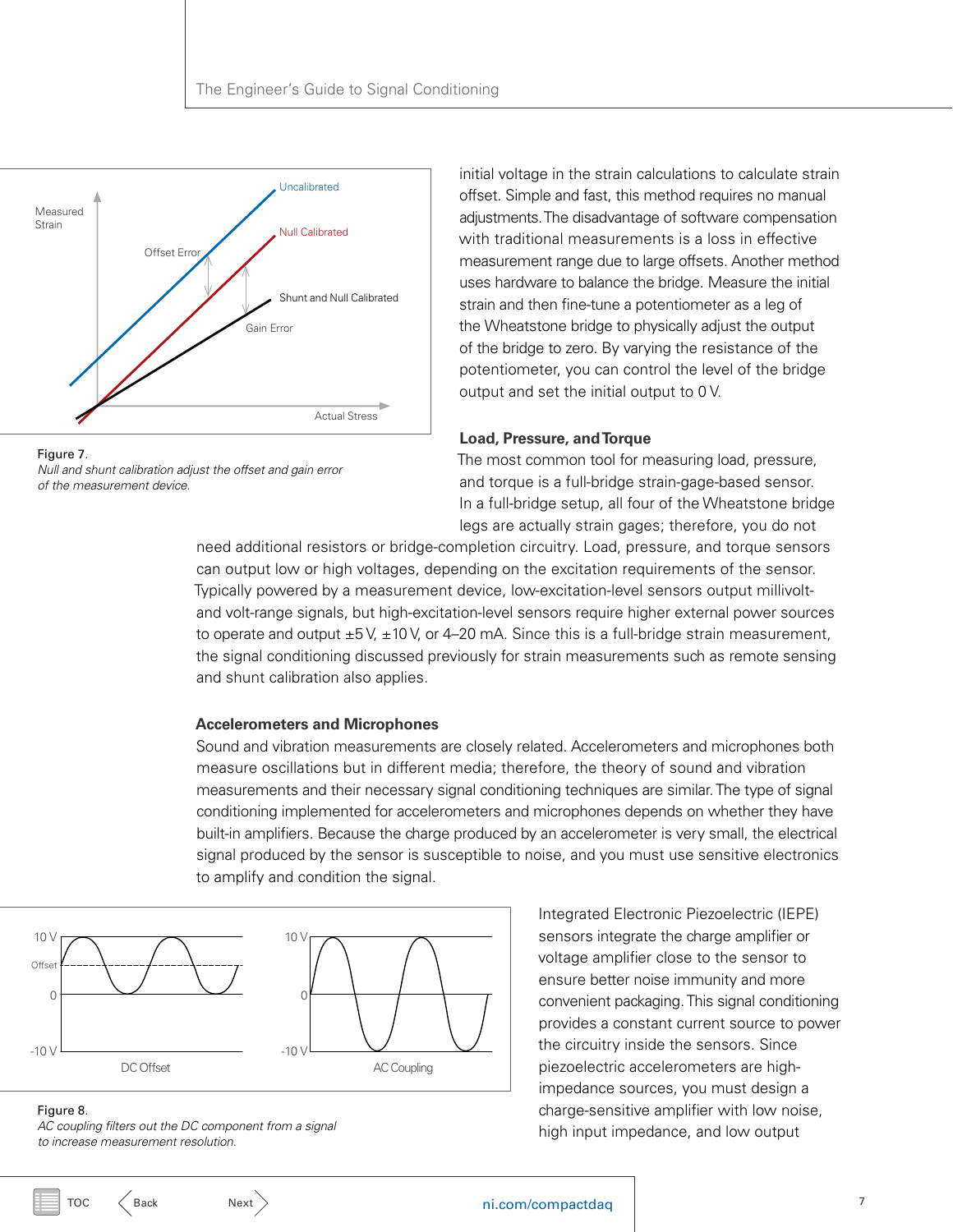<span id="page-7-0"></span>impedance. Like accelerometers, microphones can be powered externally or internally. Externally polarized condenser microphones require 200 V from an external power supply. Prepolarized condenser microphones are powered by IEPE preamplifiers that require a constant current source.

When IEPE signal conditioning is enabled, a DC voltage offset is generated equal to the product of the excitation current and sensor impedance. The signal acquired from the sensor consists of both AC and DC components, where the DC component offsets the AC component from zero. This can lower the resolution of the measurement because the signal amplification is limited by the range of the ADC. You can solve this problem by implementing AC coupling. Also known as capacitive coupling, AC coupling uses a capacitor in series with the signal to filter out the DC component from a signal.

## **LVDTs**

Linear variable differential transformers (LVDTs) and rotary variable differential transformers (RVDTs) are popular sensors for measuring position. LVDTs operate like transformers and consist of a stationary coil assembly and moveable core. An LVDT measures displacement by associating a specific signal value for any given position of the core. Signal conditioning circuitry is essential for the proper operation of an LVDT.

You must generate a sinusoidal signal to provide excitation for the primary coil. This signal is typically between 400 Hz and 10 kHz, and the frequency of the signal should be at least 10 times greater than the highest expected frequency of the core motion. You should apply the same sine wave used for excitation to demodulate the secondary output signal. You should also include a lowpass filter to remove high-frequency ripple. The resulting output is a DC voltage that is proportional to the core displacement.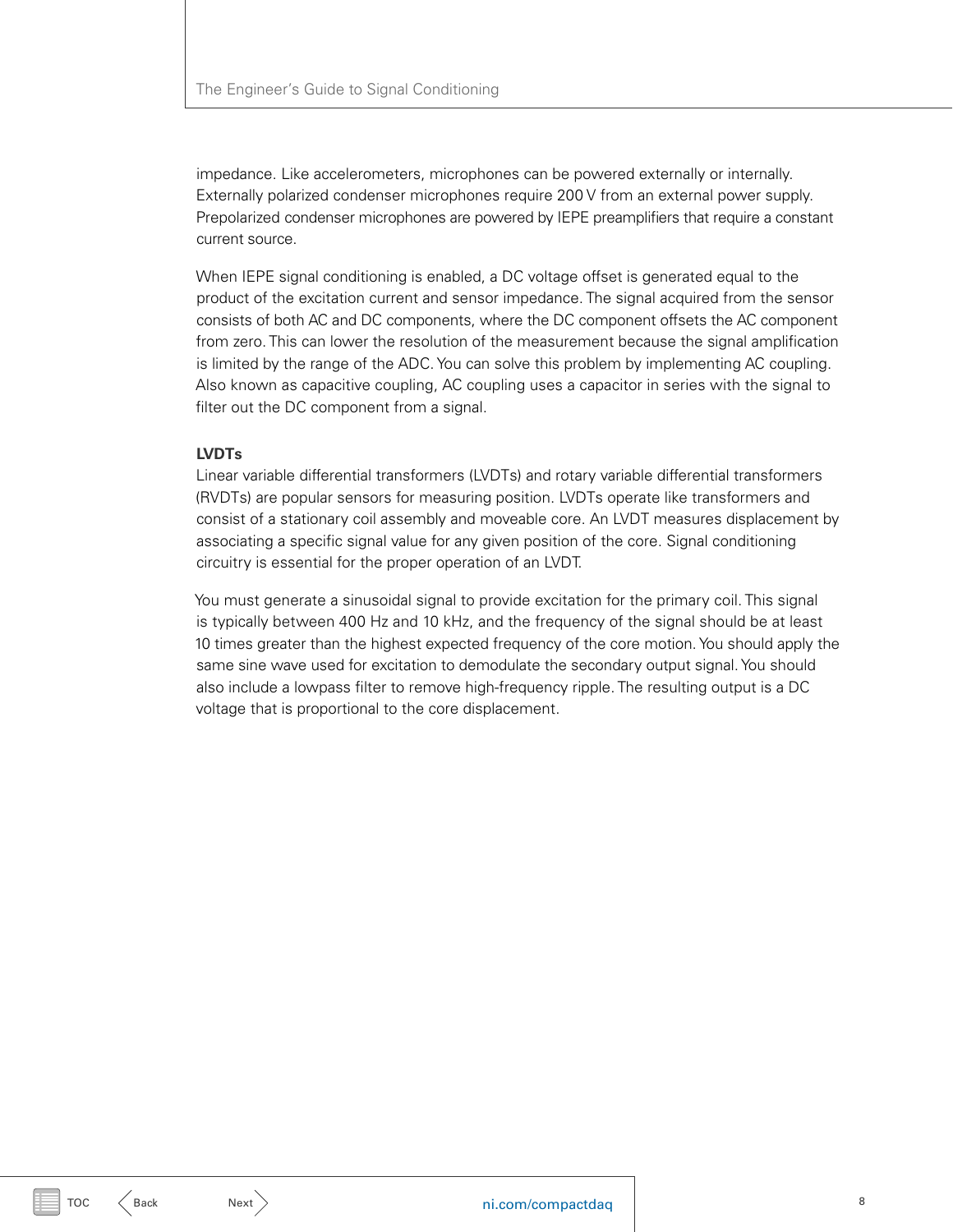# <span id="page-8-1"></span><span id="page-8-0"></span>Key Considerations When Building a Signal Conditioning System

When you are designing any new conditioned measurement system, keep in mind that some of the variables that contribute to its success are directly related to the conditioning circuitry as detailed above, while others are more practical and relate to the implementation, system integration, and maintenance of your design. Overlooking these can have a significant impact on the time, money, and resources you devote to the project as a whole.

#### Integration

The ability of the signal conditioning system to integrate easily with the rest of the system is important. Understanding the interaction between different components of the measurement chain helps characterize expected results and troubleshoot unexpected ones. From the sensor to each stage of the conditioning, the ADC, and the communications bus, every link in the chain adds more sources of error and can degrade system specifications. Where possible, reduce this risk of error by combining measurement chains into a single system such as integrating the conditioning and ADC within a single module.

#### **Connectivity**

Connecting signals to a signal conditioning system can be a major issue if not considered carefully beforehand. A best-in-class signal conditioning system should offer a wide range of connectivity options, including thermocouple plugs, screw terminals, and BNC connectors. As the application changes, so does the need for different connectivity, such as D-SUB, RJ45/50, mini-XLR, and LEMO. Creating new connectivity devices for changing test requirements can become unmanageable over time as technology requirements change. Using an approach that has connectivity options limits concerns for proper connection and maintenance.

### **Expandability**

By architecting your system in a modular way, you have more flexibility to change and expand both channel count and signal mix. Architectures with high levels of cross-functional reliance can require a massive overhaul to make even relatively minor alterations. Consider logging temperature data to evaluate the design limits of an engine in a test cell. You originally implemented a thermocouple because of its large operating range, but now you need a more accurate sensor such as an RTD to fine-tune the temperature that causes a component to fail. Since RTDs are active sensors, you must now incorporate current excitation into your system. If you design in a modular fashion, you can swap out your thermocouple module with relative ease. But if you combine the thermocouple module with other thermocouple modules on a PCB, you are bound to either compromise your measurement and stick with the thermocouple or invest heavily in a full redesign.

#### Isolation

When the measured signal is either a high voltage or a voltage subject to spikes, you should isolate those signals from the rest of the system. Inadequate isolation compromises the safety of the operator as well as the integrity of the entire data acquisition system. When determining system isolation requirements, you must have reliable and accurate isolation specifications, including a safe working voltage rating and an installation rating. Vendors routinely work with isolation specifications and certifications to ensure a product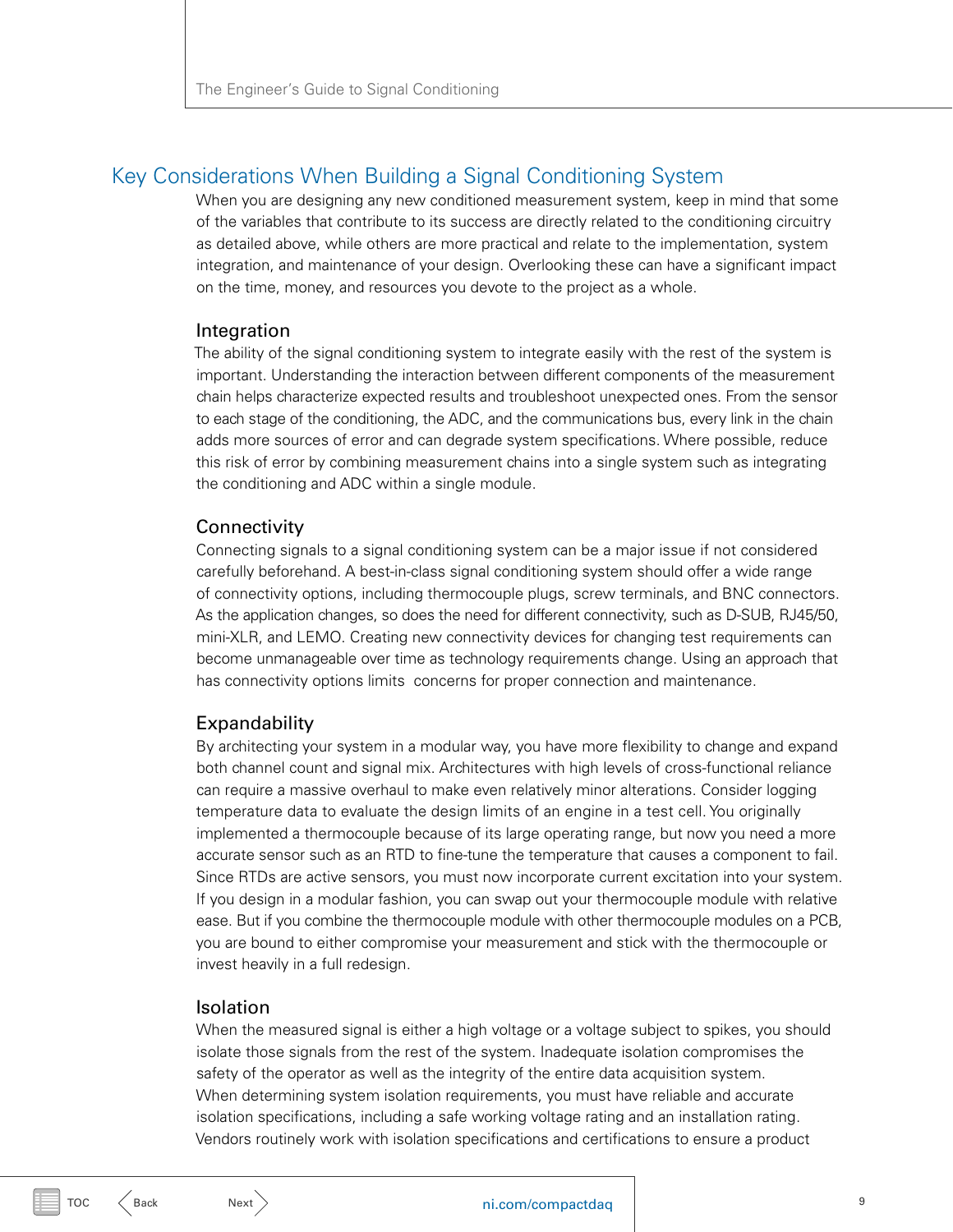<span id="page-9-0"></span>meets industry standards. If you have a complete understanding of these requirements, then you can successfully produce an isolated system.

# Bandwidth

When designing or specifying data acquisition systems, make sure the systems' bandwidth is high enough to handle the data throughput you need and accommodate future channel-count growth. System bandwidth is typically expressed in samples per second (hertz). To determine the necessary minimum bandwidth of the system, multiply the total number of expected channels by the per channel maximum sample rate.

When designing or specifying products for signal conditioning; consider external factors that could affect the system's bandwidth. For example, many pressure sensors have high output values and therefore do not need amplification. However, the high output impedance of these sensors causes the settling time of channels on multiplexed or scanned data acquisition devices to increase. This can cause ghosting to occur if the sample rate is too high because the capacitor does not have time to charge or discharge to the correct voltage. If you did not design a voltage follower or buffer circuit into your signal conditioner, then you would have to place limits on maximum allowed sample rate.

# **Software**

A large portion of the total cost of a test and measurement system is application development when you account for the necessary engineering and time resources for setup, development, and testing. You can minimize this cost by developing within an environment designed specifically for this kind of engineering application. For example, even though it is possible to use hardware to perform a null calibration for a strain gage, you may not want to leave this task or responsibility up to your operator or technician. Therefore, you should compensate for the initial strain offset in software to ensure that the calibration is completed correctly before every acquisition. Development environments such as LabVIEW are optimized for this kind of task so you can be more productive and spend time where it matters.

# Configuration and Installation

Any signal conditioning system should be easy to use. No one can afford to lose time because of overly complex installation or configuration issues. An ideal signal conditioning system polls the hardware, reports which equipment is present, and provides a software interface for assigning all settings. You should be able to use your software environment to configure and scale your channels.

# Calibration

To make the most accurate measurements possible, you must periodically calibrate the entire data acquisition system. Most measurement devices are calibrated at the factory, but the accuracy drifts over time. Many commercial off-the-shelf (COTS) systems have precision onboard voltage references; this allows the measurement system to be adjusted to compensate for temperature changes.Ideal for short-term environmental changes, this method is often used as an easy performance check to confirm a fully operation system before performing test sequences. Keep in mind that even these onboard references drift, so this is not a replacement

 $TOC \leq$  $TOC \leq$  [Back](#page-8-1) [Next](#page-10-1)  $>$  Next  $>$  10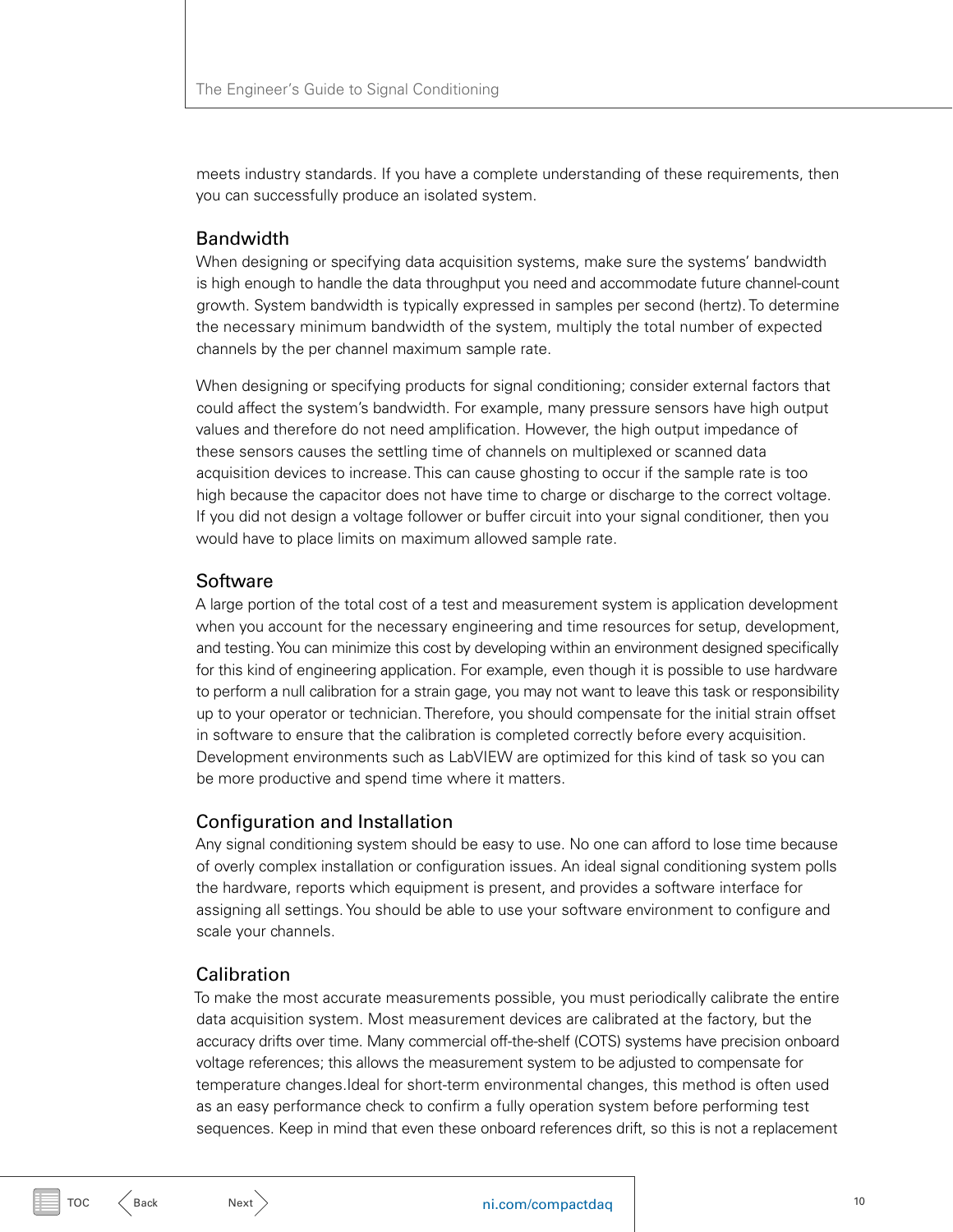<span id="page-10-1"></span>for external calibration services that keep the system performing up to published specifications year after year.

If a metrology lab is available, you can easily follow documented calibration procedures. However, if the documentation is out of date, a metrology lab is not available, or the engineer who implemented the system is not accessible, maintaining the calibration standards can be a costly challenge. A good COTS signal conditioning system comes with up-to-date, published specifications and calibration services that can mitigate these challenges.

# **Maintenance**

Once you have finalized your signal conditioning design, you need to compile all of the system information into a formal document. Troubleshooting the system, adding new functionality, or duplicating the system can be nearly impossible without detailed documentation. You want to be prepared in case the engineer who designed the system moves to a different company or project. Taking the time to properly develop and document the test procedures used also helps minimize time and cost when you need to make repairs or modifications. Many COTS providers of integrated conditioning and ADC hardware offer most of this documentation, but it is still important to check and document wiring and connectivity diagrams.

# <span id="page-10-0"></span>Implementing a Signal Conditioning System

When considering whether to build and incorporate your own custom signal conditioning system or purchase an integrated signal conditioning solution, you should evaluate the application requirements, resources available, and key considerations to determine the right path forward. Use the following table as a guide to choose the best approach for your application.

| <b>Integrated Signal Conditioning</b>                                                                                                                                                                                                           | <b>Custom-Built Signal Conditioning</b>                                                                                                                                                                                          |
|-------------------------------------------------------------------------------------------------------------------------------------------------------------------------------------------------------------------------------------------------|----------------------------------------------------------------------------------------------------------------------------------------------------------------------------------------------------------------------------------|
| Best for:<br>• Mixed-measurement systems<br>• Flexible systems or systems exposed<br>to potential expansion<br>• Short project timeframes/deadlines<br>• Systems that may be reproduced<br>• Systems that must be maintained<br>for a long time | Best for:<br>· Smaller, fixed functionality;<br>fixed-channel-count systems<br>• Low hardware budget projects with<br>team proficiency in analog design<br>• Long project timeframes<br>· Extreme specialization on signal input |

|  |  | Use cases for integrated and custom-built signal conditioning: |  |  |
|--|--|----------------------------------------------------------------|--|--|
|--|--|----------------------------------------------------------------|--|--|

You should consider a signal conditioning system as a platform that defines the measurement capabilities of a data acquisition system. With the wide range of accurate conditioning provided off the shelf, you do not need to invest time in custom conditioning.